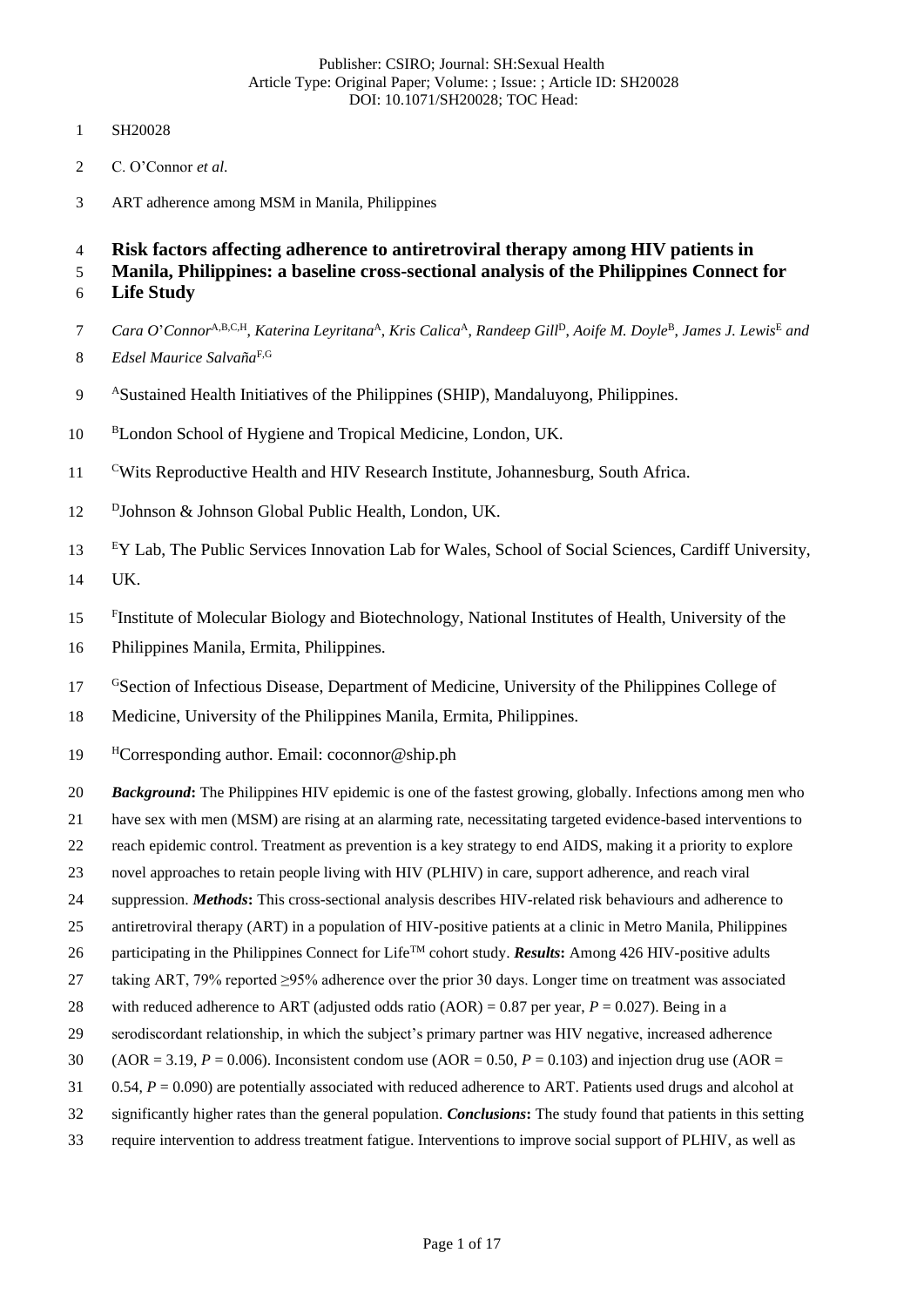harm-reduction approaches for drug and alcohol use, could improve adherence in this population, strengthening

- the test-and-treat strategy to control the epidemic.
- **Keywords:** adherence, antiretroviral therapy, Asia, evidence-based policy, harm reduction, HIV/AIDS, men who have sex with men, people living with HIV, Philippines.

We conducted a study in the Philippines, where the HIV/AIDS epidemic is concentrated among young men who

have sex with men (MSM), to better understand adherence to antiretroviral therapy (ART) among this key

population. In our study population of 462 HIV-positive patients, predominantly young MSM, 79% of patients

were adherent to their ART. We found that longer time on treatment led to lower adherence, and that social

support and substance use were important factors.

## **Introduction**

44 The Philippines has the fastest growing HIV/AIDS epidemic in the Asia–Pacific region.  $1-3$  National

surveillance data show that the number of new HIV cases in the Philippines has risen at an alarming

rate during the past decade, with an increase from 311 cases identified in 2007 to 11 427 cases

47 identified in 2018 – a 36-fold increase in new HIV diagnoses.<sup>4</sup> According to the Joint United Nations

Programme on HIV/AIDS (UNAIDS)'s surveillance reports, the Philippines' progress towards

reaching HIV/AIDS 90–90–90 goals is slow, with 67% of people living with HIV (PLHIV) aware of

their status, 48% of those who know their status on treatment, and low coverage of viral load testing

 $(<50\%)$ .<sup>5</sup> 

Young men who have sex with men (MSM) are the key population in this emerging epidemic.

Early in the HIV epidemic, most diagnoses were among heterosexual females, especially sex workers.

Today, 85% of new cases are in MSM, the median age of new cases in the Philippines is 28 years, and

55 more than 80% of people living with HIV/AIDS in the Philippines are aged under years.<sup>4</sup> In 2015,

a national surveillance survey found that HIV prevalence among MSM who practice anal sex was 6%,

an increase from 3.3% in 2013. $6-8$ 

 As the burden of HIV increases, it is imperative that as many HIV-infected people as possible are diagnosed, started on treatment and successfully retained in care. Achieving adequate viral suppression through the use of antiretroviral therapy (ART) will be one of the key tools in ending the HIV epidemic in the Philippines. Unfortunately, widespread stigma, lack of knowledge, and barriers to accessing care pose a challenge to engaging patients in testing and then ensuring high levels of 63 adherence to ART and retention in care.  $68.9$  As in many developing countries, high rates of first-line treatment failure, loss to follow up, and suboptimal treatment adherence lead to poor outcomes for 65 many HIV patients in the Philippines. $\frac{10,11}{2}$ 

 Evidence-based public health interventions are needed. However, a 2015 report by the World Health Organization (WHO) highlights that the body of HIV research conducted in the Philippines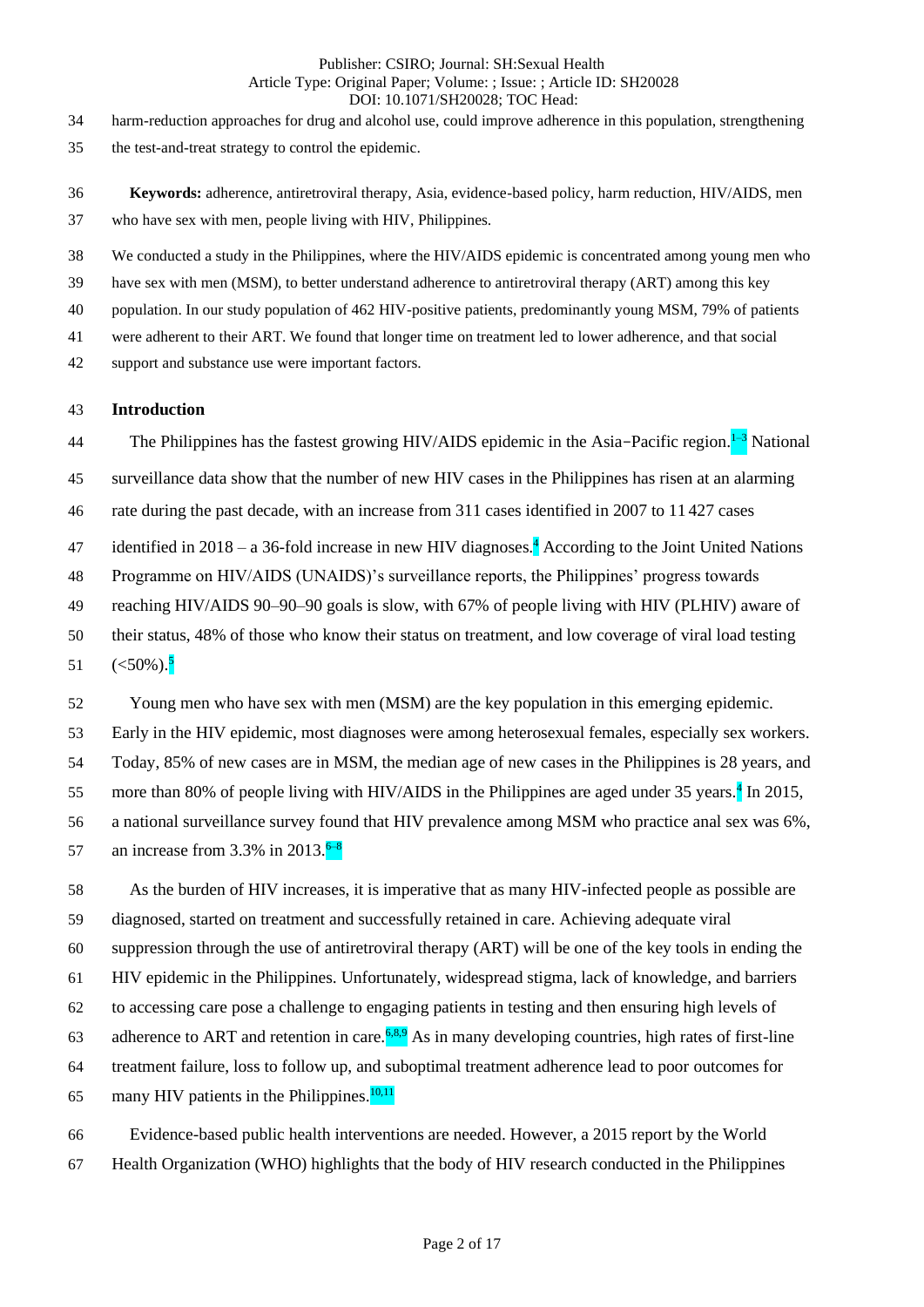- 68 has been limited, $\frac{12}{2}$  and a systematic review of the HIV risk studies in the Philippines through April
- found only three publications that included data about the group most affected by HIV, MSM.<sup>13</sup>
- This study aims to describe the demographic profile, clinical characteristics, HIV-related risk
- behaviours, quality of life (QOL), and ART adherence levels in a population of HIV-positive
- individuals comprised primarily of MSM receiving treatment at the Sustained Health Initiatives of the
- Philippines (SHIP) Clinic in Metro Manila, Philippines.

## **Methods**

- *Study design, participants, and setting*
- A cross-sectional analysis was conducted using data from the baseline visit of a cohort study of

patients at the SHIP clinic. The purpose of the larger cohort study was to evaluate the Connect for

- Life<sup>TM</sup> mobile phone adherence support intervention. Data were collected from October 2016 to
- December 2018.

The SHIP Clinic is a public–private partnership, low-cost, fee-for-service facility in Mandaluyong,

Metro Manila, which has provided HIV treatment and a comprehensive package of primary healthcare

services to more than 900 patients since it opened in 2012. SHIP is a satellite partner clinic of the

STI/AIDS Guidance Intervention & Prevention Unit at the Philippine General Hospital.

 All patients starting or continuing on ART at the SHIP clinic who had a mobile phone and who spoke English (one of the two official languages in the Philippines and spoken fluently by nearly all of the patients from the study site) were eligible to participate in the study. Mobile phones were required because all patients who were enrolled would receive a mobile phone adherence intervention. The study coordinator approached patients during their routine clinic visits to provide information about the study and complete the informed consent process.

# *Measures*

At the baseline study visit, the study coordinator collected demographic data and extracted medical

history from the patient charts. Each participant completed a questionnaire on HIV-related

knowledge, attitudes and practices (KAP) that was specific to the mobile phone adherence

intervention and the WHO HIV Quality of Life questionnaire (WHO QOL-HIV BREF

https://www.who.int/mental\_health/publications/whoqol\_hiv\_bref.pdf). Patients who had taken ART

before also completed an adherence questionnaire that was adapted from the AIDS Clinical Trials

- Group tools. All questionnaires were in English. The questionnaires were self-administered, with
- assistance from the study coordinator as requested.

The self-reported adherence measure used a visual analogue scale (VAS) in which patients reported

the proportion of ART doses taken in the prior 30 days from 0–100%. For ART to be effective, it

should be taken consistently, and early studies reported that ≥95% adherence to ART was required to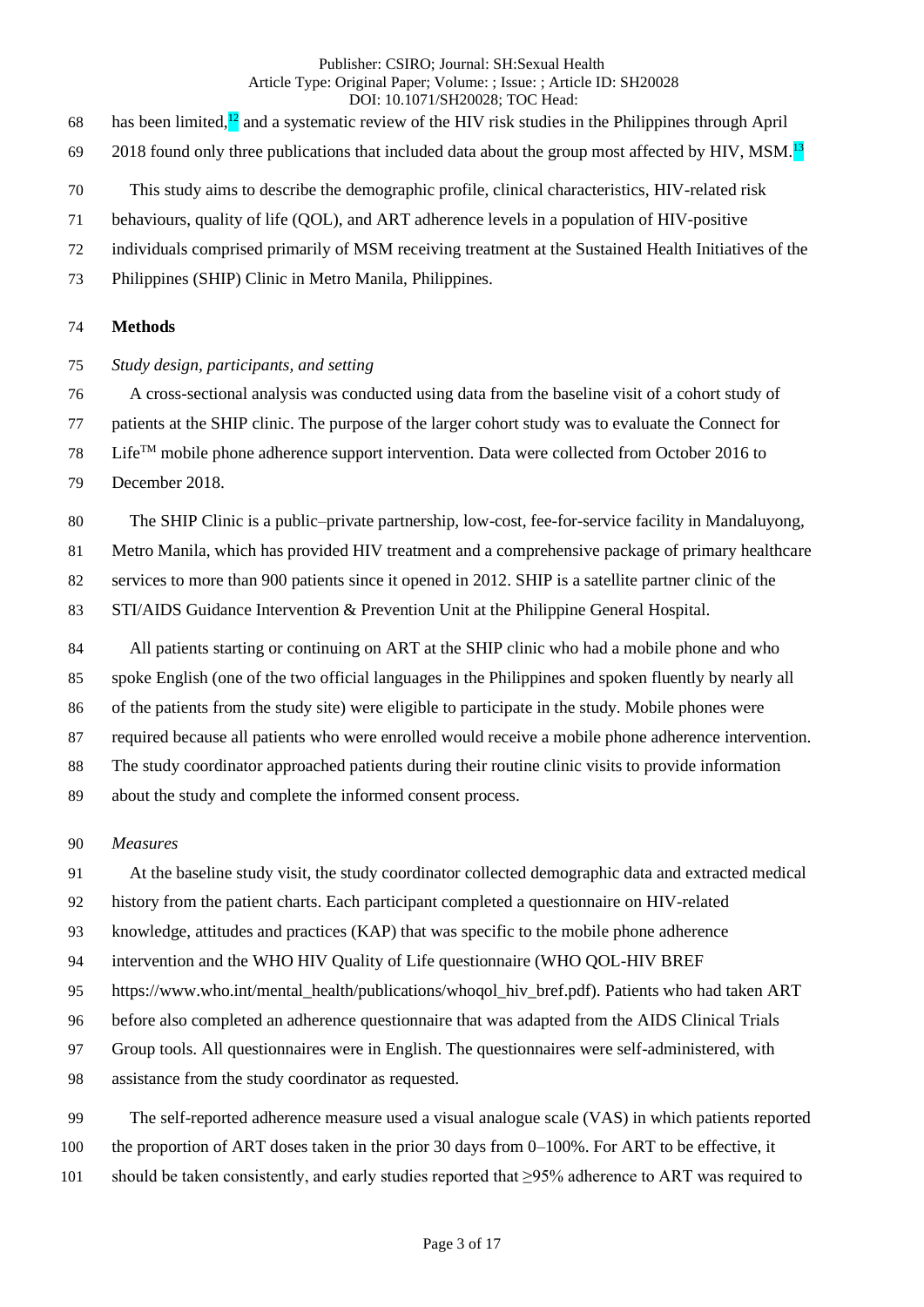102 achieve and maintain viral suppression. $14.15$  More recent studies have shown that virological

suppression may be achieved with adherence levels <95%; however, this is dependent on the duration

- 104 of treatment and the ART regimen.<sup>16–18</sup> Therefore, in this analysis, those who took ≥95% of their ART
- doses were considered adherent, and <95% as non-adherent.

## *Statistical analysis*

 Descriptive data analysis was conducted to categorise the study population. Categorical variables were described with proportions and continuous variables were described with means and confidence intervals. We examined which characteristics of individuals were associated with adherence to ART of >95%. Crude odds ratios (ORs) were calculated with logistic regression to examine which demographic, behavioural, and clinical factors are related to self-reported adherence. Factors significant at *P*-value <0.1 on univariate analysis were included in a multivariate logistic regression analysis. Clinical variables were excluded from the multivariate if there was plausible reverse causality between ART adherence and the clinical characteristics (i.e. viral load suppression). Where possible, continuous variables were used in the multivariate model, whereas categorical variables

were used for illustrative purposes in the crude OR descriptive analyses. Data analysis was conducted

117 in Stata 15 (StataCorp LLC).

## *Ethics*

Ethical clearance was obtained from the University of the Philippines Manila Research Ethics

- Board (protocol number 2016–265–01) and from the London School of Hygiene and Tropical
- Medicine (reference number 11631). All patients provided written consent before inclusion in the
- study.

# **Results**

The cross-sectional analysis included 426 individuals. Variables were included in the following

categories: Demographics, Clinical Characteristics, HIV Knowledge, Risk Behaviours, QOL,

Adherence/Reasons for Missing Medication.

127 At the time study enrolment began, the clinic had ~600 active patients. The study coordinator screened 485 patients as they presented during routine clinic visits, of whom 483 were eligible to participate in the study (one did not speak English, one did not have a Philippine mobile phone), and 462 patients provided consent and were enrolled (of the 21 who declined, the most common reason was that they did not want to receive calls or SMS related to the intervention). Of 462 people enrolled in the Connect for Life intervention study, 31 were either ineligible to fill out the adherence questionnaire (initiated ART at the study baseline visit and had not started taking pills) or had missing questionnaires; as a result 426 individuals reported ART adherence, and are included in this analysis. All but one of these 426 subjects were male (99.8%), and almost all were MSM (419/426 or 98.4%).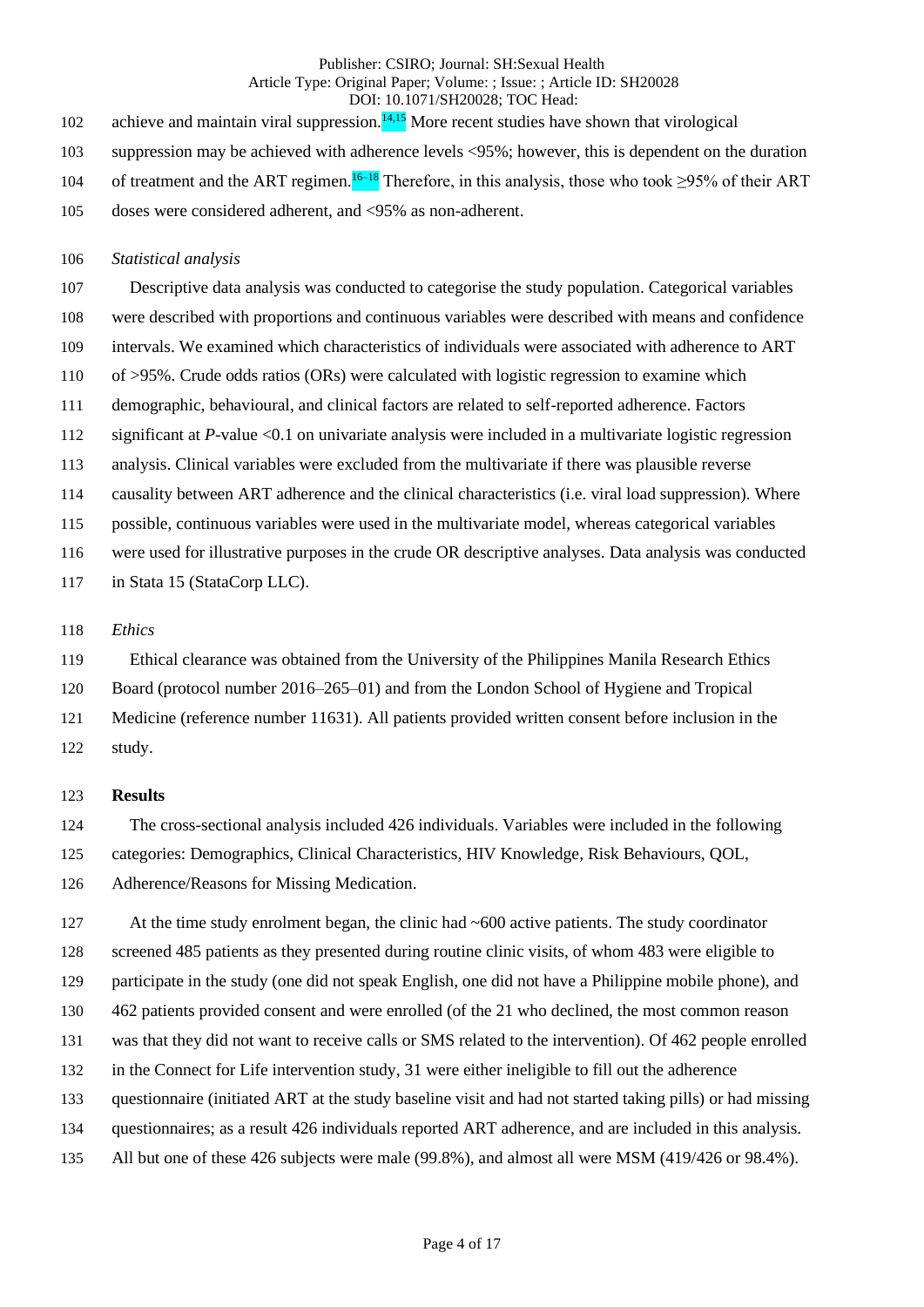The mean age was 32.4 years. University or post-graduate studies had been completed by 86% of

- participants (365/426), and 91% were employed (389/426), which reflects the higher socioeconomic
- status of patients who access private fee-for-service care.
- Perfect adherence of 100% of doses taken in the last 30 days was reported by 52.1% (222/426), 95–
- 99% was reported by 26.6% (113/426), adherence of 90–94% was reported by 12.7% (54/426), and
- 141 adherence of <90% was reported by 8.7% (37/426) of patients.
- Medical history was extracted from patient files and included time on ART, nadir CD4 count,
- history of opportunistic infections (OIs), current and past ART medications and regimen changes,
- viral load suppression, and CD4 recovery. Various sociodemographic and clinical factors and their
- 145 association with self-reported adherence to ART at  $\geq$ 95% are reported in Table 1.
- *Patient demographic and clinical characteristics*
- *Demographics*

148 There is evidence to suggest that low education level is associated with non-adherence  $(OR = 0.20,$  *P* = 0.031). There was no strong evidence of associations between employment/profession or age and adherence.

- Patients working in the Business Process Outsourcing (BPO) sector had lower adherence than other
- professions; this may be due to the varying shift times worked by call centre agents in this sector.
- Health workers had the highest adherence of any profession, followed by self-employed individuals.
- However, overall, there was no strong evidence of association between employment/profession and adherence.
- Relationship status appears to be an important factor in ART adherence. Of the 27.9% of subjects (119/426) who were in a relationship, most were in a serodiscordant relationship in which their primary partner was HIV negative. Those in serodiscordant partnerships had improved odds of 159 adherence to ART compared with individuals who were not in a relationship (OR = 2.49). The evidence suggests that being in seroconcordant relationships (both HIV positive) and disclosure of HIV status to a trusted person may be also be factors that improve adherence; however, the sample size in this study was insufficient to reach these conclusions with confidence.
- *Adherence and viral suppression*
- 164 Self-reported adherent patients were more likely to be virally suppressed (OR =  $3.1, P = 0.016$ ).
- *Time on ART and virological failure*
- Having been on ART for a longer time led to decreased adherence (0–6 months: OR = 1.00; 6
- months–1year: OR = 0.36; 1–2 years: OR = 0.43; 2–4 years: OR = 0.32; ≥4 years: OR = 0.25; *P* =
- 0.013), which indicates that patients may be experiencing treatment fatigue over time.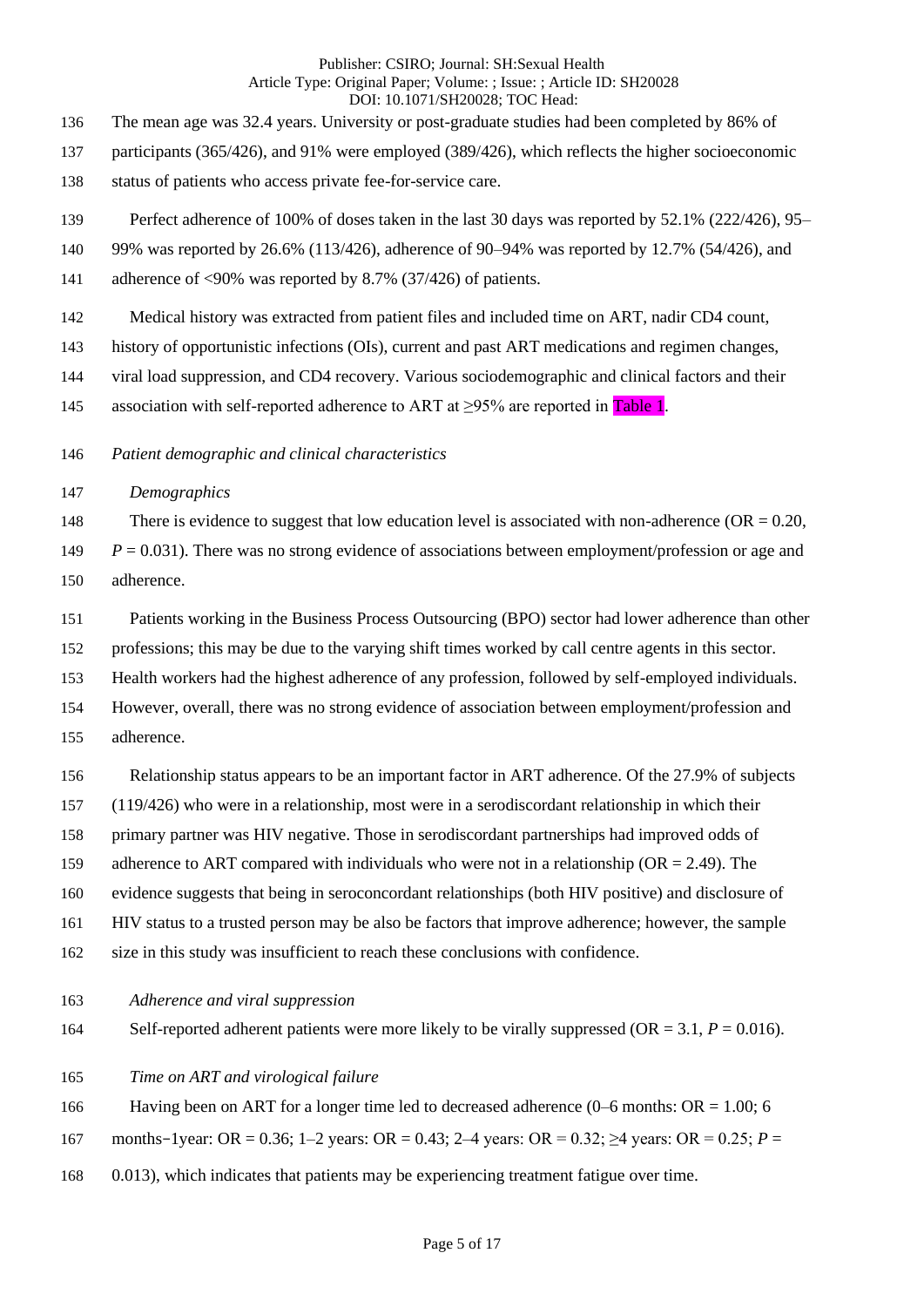- In total, 27.9% of patients (119/426) had changed their ART medications at least once. Of those
- who changed regimens, 17.7% (21/119) had to change due to virological failure, whereas the
- remaining 98 people changed for other reasons such as intolerance/side-effects or depression
- worsened by efavirenz (EFV). Only 7.5% of patients (32/426) were on second-line lopinavir/ritonavir
- (LPV/r) or multiple resistance ART regimens, whereas 92.5% (394/426) were on efavirenz,
- nevirapine, or rilpivirine-based first-line ART regimens.

# *CD4 and opportunistic infections history*

- 176 Most patients had a nadir CD4 count in the range of 200–350 cells/mm<sup>3</sup>, indicating that they were
- diagnosed and started on ART before disease progression to AIDS. However, 74 patients (17.4%) had
- 178 nadir CD4 count <50 cells/mm<sup>3</sup>, indicating that they did not receive HIV diagnosis and treatment until
- they were already severely immune-compromised. Only 51.5% (206/400) of patients who had a nadir
- 180 CD4 count <500 cells/mm<sup>3</sup> had reached CD4 recovery back to levels <500 cells/mm<sup>3</sup>.
- History of OI was common, with 61% of patients (260/426) having one or more potential OIs
- recorded in their complete medical history. Pnuemocystis pneumonia (PCP) history was recorded in
- the medical history of 6% of patients (27/426), and 5% had a history of thrush (20/426). Hepatitis B at
- 11% (46/426) and tuberculosis (TB) history at 18% (76/426) are similar to the overall population rates
- 185 of these diseases, which are endemic to the Philippines.  $19,20$  Hepatitis C prevalence was 0.7% in our
- 186 cohort (3/426), which is also similar to the general population rate.<sup>19</sup> Over 13% of patients (57/426)
- had a history of syphilis and 39% (166/426) had had another sexually transmissible infection (STI).
- There was no evidence of an association between ART adherence and nadir CD4, CD4 recovery, or
- OI history.
- *Risk behaviours*
- The association between risk behaviours and ART adherence is outlined in Table 2.

# *Sexual partners and condom use*

- The mean number of sex partners for participants in the last 6 months was 2.73. Among participant
- 21.8% reported zero partners (93/426), 32.2% reported one partner (137/426), 23.2% reported
- between two and nine partners (99/426), and 4.2% reported >10 partners (18/426), whereas 20.9%
- (89/426) of participants did not provide an answer on the questionnaire. Only 6% (25/426) of the
- patients reported having ever engaged in transactional sex, and of those, only two participants had had
- transactional sex within the last 6 months. In the study population, 41.3% (176/426) reported they
- always use condoms and 35.4% (151/426) use them some of the time or most of the time. This
- 200 inconsistent condom use was associated with non-adherence to ART (OR  $= 0.48$ ,  $P = 0.007$ );
- however, individuals who reported never using condoms did not have reduced odds of ART
- adherence.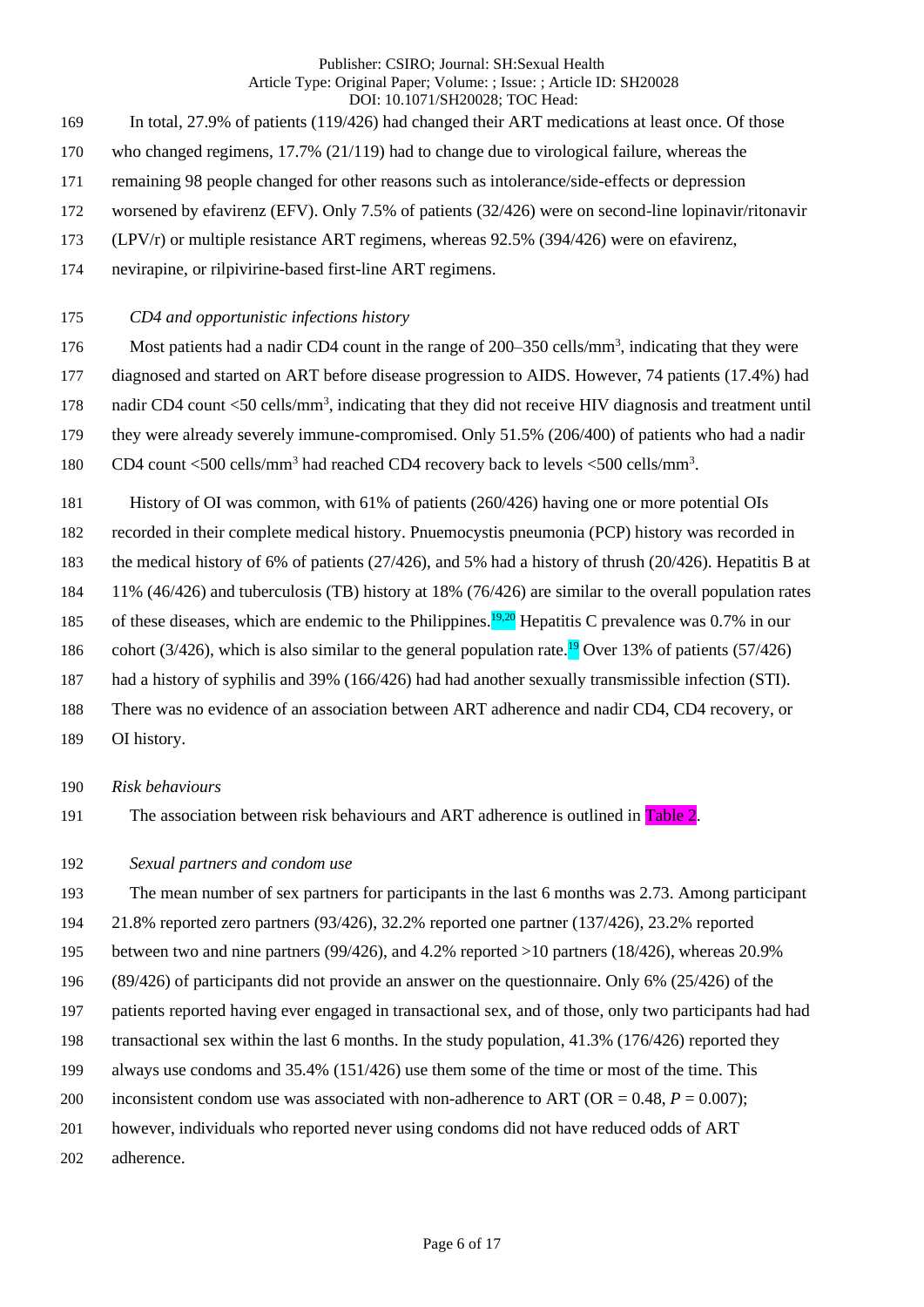| Publisher: CSIRO: Journal: SH:Sexual Health                          |
|----------------------------------------------------------------------|
| Article Type: Original Paper; Volume: ; Issue: ; Article ID: SH20028 |
| DOI: 10.1071/SH20028; TOC Head:                                      |

*Drug and alcohol use*

- In our study population, 9.4% (40/426) used 'shabu' (methamphetamine hydrochloride), 8.0% (34/426) used cannabis, 4.5% (19/423) used prescription drugs for non-medical use, and 1.4% (6/426) used inhalants (e.g. 'rugby' or 'poppers') within the last 3 months, and 0.7% (3/426) of respondents did not complete the substance use portion of the questionnaire. Injecting drug users (IDU) were 12.2% (52/426) of the study population; 52 who had ever injected drugs and 28 who had done so 209 within the last 3 months. Among IDUs, the odds of ART adherence were lower (IDU ever  $OR = 0.46$ , *P* = 0.015; IDU in last 3 months OR = 0.38, *P* = 0.019). Only two individuals reported ever having shared needles for injecting drugs. There was no association between adherence and non-injecting drug use.
- Although 30.5% (130/426) of patients abstained from alcohol, 37.3% (159/426) engaged in heavy
- episodic drinking in the last 30 days. Problem drinking, defined as two or more episodes of heavy
- episodic or 'binge' drinking (>five drinks) in the last month or >14 drinks per week on average,  $^{21,22}$
- was prevalent in 13.4% (57/426) of the study population. Alcohol use did not have an association with
- ART adherence.

# *Quality of life*

The WHO HIV-QL31 scores QOL in six domains, a maximum of 20 points per domain and a total

score of 120. The mean for each of the six domains and the total WHO HIV-QL31 score are as

follows: Physical 15.21; Psychological 15.04; Level of Independence 15.54; Social Relationships

15.01; Environmental 13.43; and Spirituality 14.44. The domain with the lowest overall score was

Environment, which measures aspects such as safety and security; access to health care; financial

resources; opportunities for learning and for leisure; and physical environment

225 (pollution/noise/traffic/climate). $\frac{23}{2}$ 

The mean QOL score in the cohort was 88.68 (95% CI 87.46–89.89). Just under half (46.5%) of the

426 participants had an overall QOL score of ≥90, which represents a high QOL, and 52.3% percent

had a medium QOL with a score between 60 and 89. Only five patients (1.3%) had a QOL score <60.

- One patient did not complete the QOL questionnaire. There was no significant association between
- 230 ART adherence and overall QOL (Table 2) or individual QOL domains (data not shown).

# *Knowledge of HIV*

- There was evidence of an association between knowledge of HIV, as scored on a 16-item
- questionnaire, and ART adherence. There is an association between scoring 80% and 89% on the HIV
- knowledge questionnaire and lower adherence (OR = 0.49, *P* = 0.044). This association does not hold
- for those scoring >90% and the reason for the association is unclear, warranting further investigation.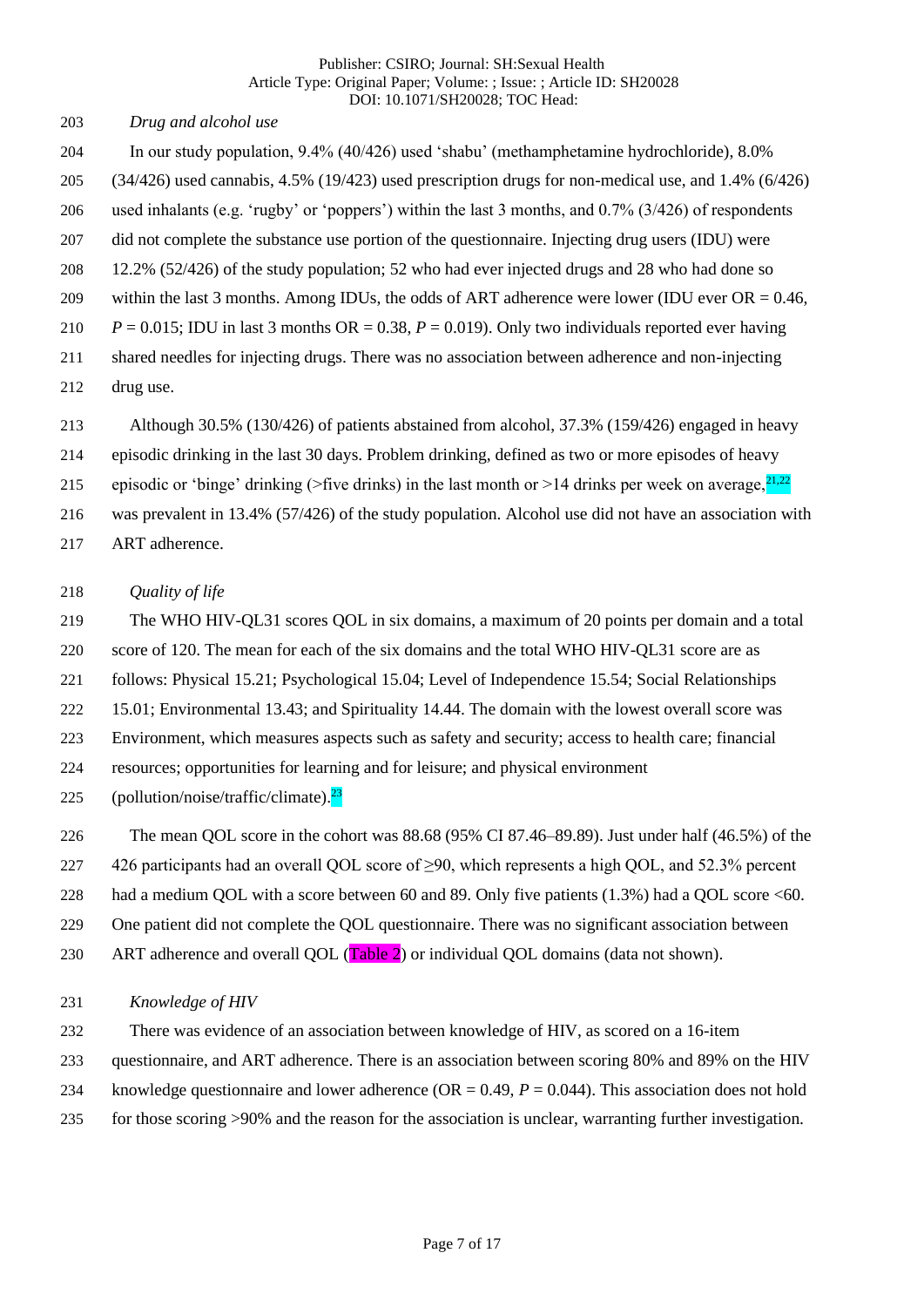*Adherence/reasons for missing medication*

- There were 228 study participants who reported having missed medications at any point in the past; 238 the reasons they reported for ever missing medications are detailed in Figure 1. The most common reasons for missing medications were that that the patient was busy, they forgot, fell asleep, was away from home, or had a change in their daily routine. Stigma is also a factor affecting adherence, as 44%
- of patients who had skipped a pill at some point did so because they did not want to be seen taking
- medications. Issues around side-effects, toxicity, and pill burden were the least likely contributors to
- non-adherence.

## *Multivariate logistic regression model for adherence to antiretroviral therapy*

- 245 In the final multivariate logistic regression model (Table 3), time on ART (adjusted OR (AOR) =
- 246 0.87 per year,  $P = 0.027$  seroconcordant/serodiscordant relationship status ( $P = 0.006$ )), and
- 247 knowledge score  $(P = 0.047)$  were associated with ART adherence. Injection drug use and
- inconsistent condom use (using condoms sometimes or most of the time) may also be related to
- adherence, whereas the study sample may have been too small to evaluate these factors.

## **Discussion**

- Twenty-one percent (91/426) of the study participants reported suboptimal adherence. By
- 252 comparison, ~37% of patients globally report suboptimal adherence to ART, $\frac{17,24}{2}$  and in the regional
- Therapeutics Research, Education, and AIDS Training in Asia (TREAT Asia) cohort (which includes
- a large treatment site in the Philippines), 32% of 1316 patients reported suboptimal adherence of
- $255 \times 100\%$ . <sup>11</sup> As expected, self-reported adherent patients were more likely to be virally suppressed,
- which indicates that patient self-report of adherence or non-adherence accurately reflects their pill-
- taking behaviour.

 The study found that people who had been on treatment longer were less likely to be adherent to their ART. This finding is contrary to the TREAT Asia regional cohort study, which found 26% of patients self-reported suboptimal adherence levels during their first 6 months of treatment, and that 261 adherence improved over time from initiation to 24 months.<sup>11</sup> These contradictory findings warrant further investigation. Reasons for non-adherence in this study were largely situational factors, habits, and routines, whereas clinical issues such as side-effects and pill burden were less likely to impact adherence in this population.

- Condom use in this study population was comparable to the general MSM population in the
- Philippines 41.3% (146/405) of the sexually active SHIP population study participants always use
- condoms and 35.5% (151/405) use condoms most or some of the time, whereas the 2013 surveillance
- 268 data showed 40.7% condom use at last anal sex among MSM. $\frac{8.25}{2}$  Inconsistent condom use (using
- condoms sometimes or most of the time) may be associated with ART non-adherence, which suggests
- that motivating factors and abilities that enable a patient to adhere to ART could also be the same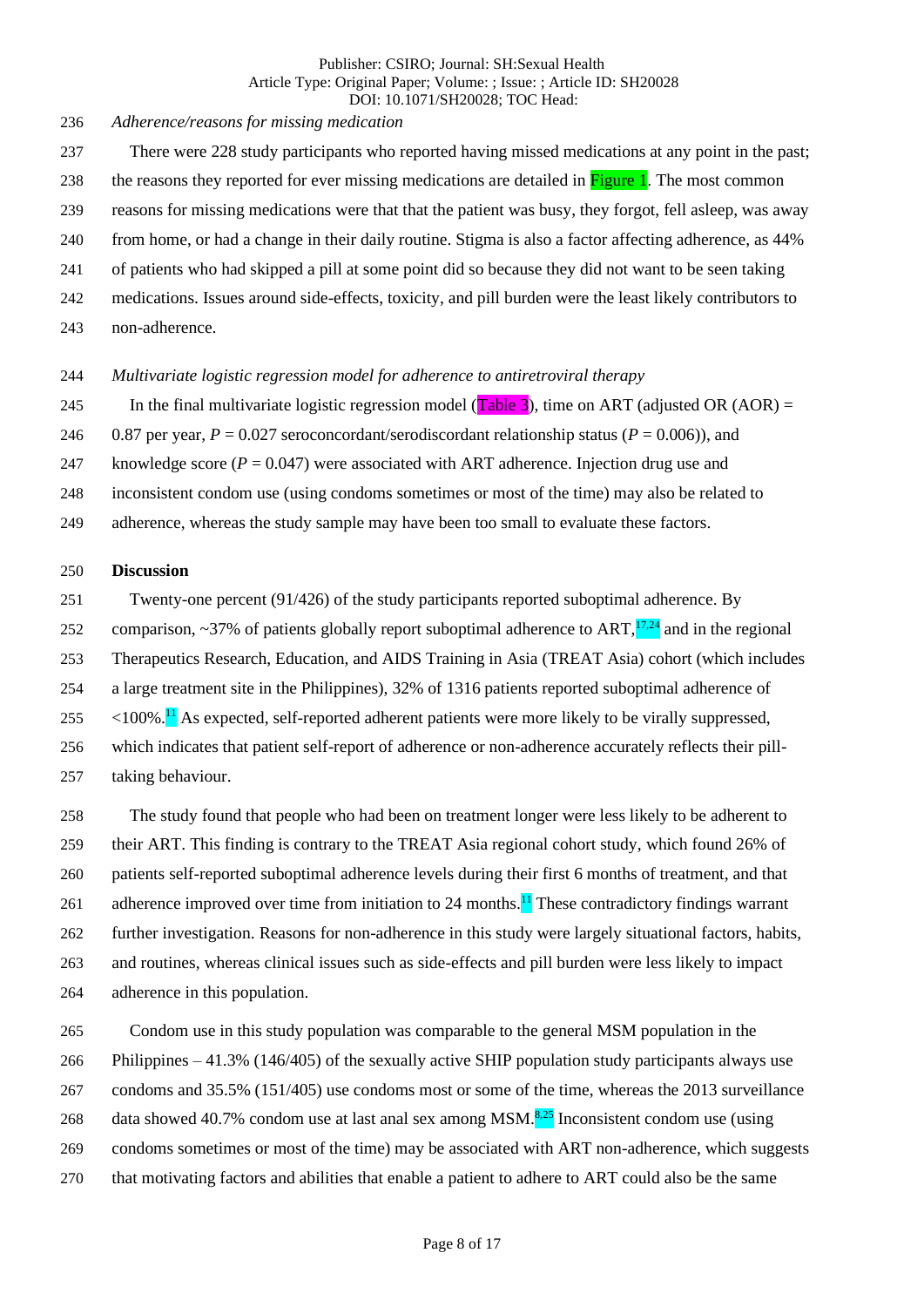factors that lead to consistent condom use. The average total number of sex partners in the last 6 months was 2.14, which is lower than has been reported in other surveillance of MSM in the 273 Philippines; $8.25$  this may indicate that MSM reduce their sexual activity after becoming HIV positive and starting ART, a question that warrants further investigation.

 Relationship status appears to be an important factor in ART adherence. Patients in serodiscordant relationships were more likely to adhere to ART. The data suggest that being in a relationship, whether seroconcordant or serodiscordant, is better than being single when it comes to ART adherence, and that disclosure of one's HIV-positive status to a trusted person can also lead to better outcomes. These findings emphasise the important role of partner, family and social support for HIV patients in order to achieve good clinical outcomes.

 Another key finding in this study is that the study participants used drugs and alcohol at rates five- to 10-fold higher than the general population. In the Philippines general population, 44.7% of males 283 abstain from alcohol and 3.5% of males engage in heavy episodic drinking,  $^{26}$  whereas in our study population, only 30.5% abstained and 37.3% had engaged in heavy episodic drinking in the last 30 days. According to the United Nations Office on Drugs and Crime, 1.1% of Filipinos use 'shabu' 286 (methamphetamine hydrochloride) and 1.6% use cannabis.<sup>27</sup> In our study population, 9.9% had used 'shabu' and 7.7% used cannabis within the last 3 months. Methamphetamine use is strongly 288 associated with high-risk sexual behaviour and HIV acquisition, $^{28}$  and is commonly used by MSM in chemsex or 'Partee 'n' Play' activities. Compounding these risks, evidence-based HIV prevention services are not widely available in the Philippines – condom distribution is restricted, $29.30$  pre- and post-exposure prophylaxis are not widely available, except through very limited pilot projects, and syringe exchange is illegal under the current administration's interpretation of the Philippines' Dangerous Drugs Act of 2002.

## *Limitations*

 This study is limited by several factors. First, adherence and risk behaviours were self-reported, and the responses are subject to social desirability bias. However, adherence was strongly associated with viral load suppression, and risk behaviours were not significantly lower than the general population (and in many cases much higher), which suggests that the self-report method was generally accurate. Furthermore, the generalisability of study data from the SHIP clinic population is limited. Due to the higher socioeconomic status and education levels of the SHIP clinic patients, and due to the fact that it is a fee-for-service clinic, the cohort may not be representative of MSM in the Philippines more broadly. Apart from employment, education, and high HIV knowledge levels, other demographic factors (age, clinical outcomes, risk profile) align with other published data on MSM and people 304 living with HIV from the country.<sup>7,8,25,31</sup> Ongoing follow up of the SHIP Connect for Life study cohort will provide further details about incidence of OIs, retention in care, and ART adherence.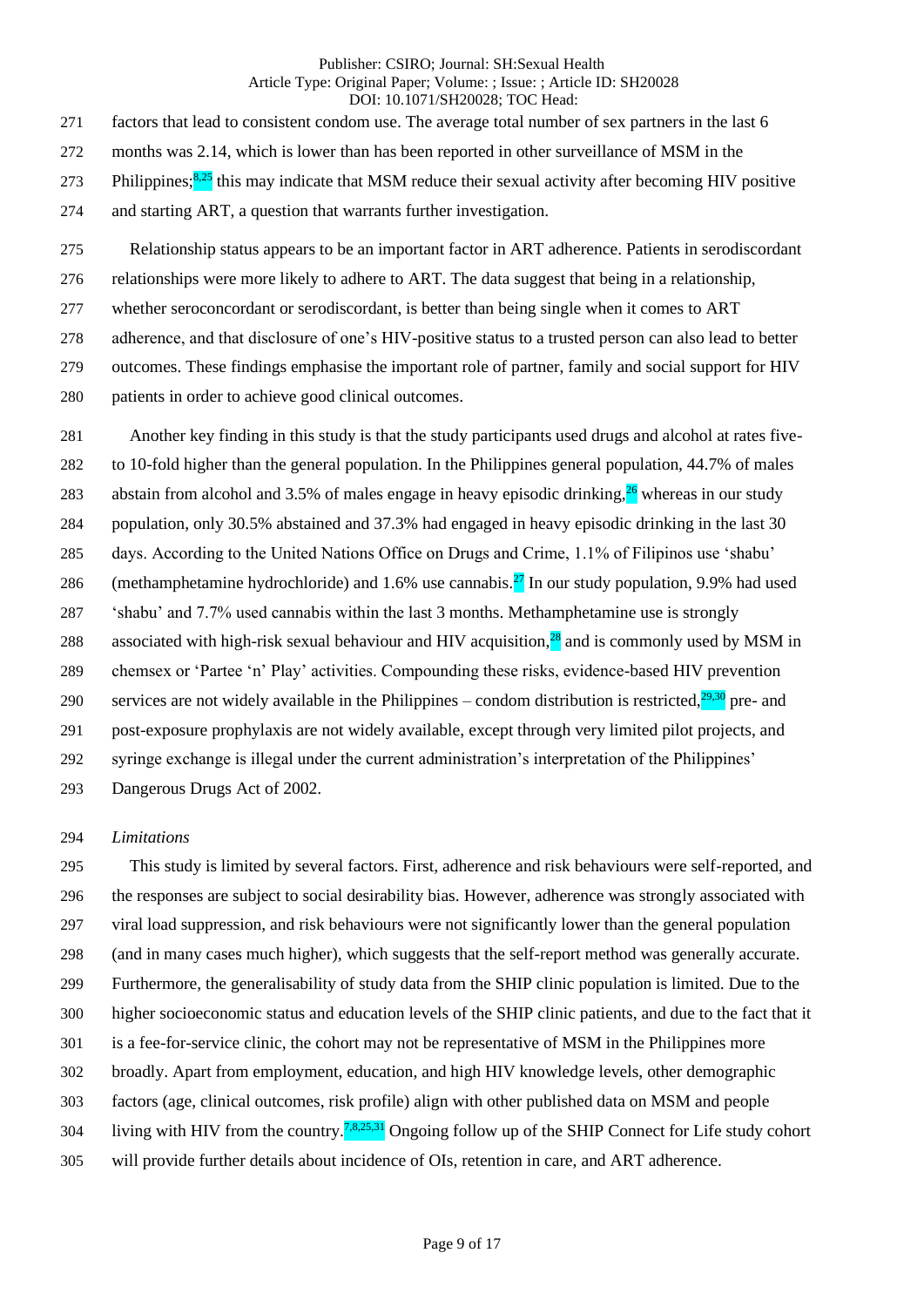# **Conclusions**

- This study provides an in-depth analysis of demographic, clinical, and behavioural characteristics
- of MSM living with HIV in the Philippines, which can improve understanding of the country's
- epidemic and may be used to inform tailored prevention and treatment interventions.
- Factors found to be associated with adherence to HIV treatment were time on ART, being in a
- serodiscordant relationship in which the person's main partner is HIV negative, and HIV knowledge
- level.
- The issue of treatment fatigue warrants further investigation and should be addressed through
- implementation of tailored adherence interventions. Clinicians and other service providers should
- prioritise counselling and interventions to improve family and social support for HIV patients. There
- is also an unexplored opportunity for harm-reduction interventions among HIV-positive and HIV-
- negative MSM who use drugs and alcohol.

# **Conflicts of interests**

 Sustained Health Initiatives of The Philippines (SHIP) received project funding from Johnson & Johnson Global Public Health to conduct this study.

# **Acknowledgements**

- We are thankful to our collaborators in the Johnson & Johnson team for developing the Connect for Life<sup>TM</sup>
- platform and for their extensive work to tailor the technology to the Philippine setting: Paula McKenna, Piet
- Knaepen, Avinash Agrawal, and Jurgen de Beckker. Furthermore, this study would not have been possible
- without the efforts of our implementing partner, the STI/AIDS Guidance Intervention & Prevention Unit at the
- Philippine General Hospital.

# **References**

- <jrn>1 Gangcuangco LMA. HIV crisis in the Philippines: urgent actions needed. Lancet Public Health 2019;
- 4(2): e84. doi:10.1016/S2468-2667(18)30265-2</jrn>
- <eref>2 Geronimo JY. WHO: PH has fastest growing HIV epidemic in the world. Rappler, 20 May 2015.
- Available online at: http://www.rappler.com/nation/93839-who-ph-response-hiv [verified 27 December
- 2020].</eref>
- <jrn>3 The Lancet. Losing the fight against HIV in the Philippines. Lancet 2017; 390(10095): 626.
- doi:10.1016/S0140-6736(17)32211-0</jrn>
- <eref>4 Department of Health Philippines, Epidemiology Bureau. HIV/AIDS and ART registry of the
- Philippines, March 2019. 2019. Available online at:
- 337 https://doh.gov.ph/sites/default/files/statistics/HIV\_STAT\_2019MAR.pdf [verified 27 December 2020].</eref>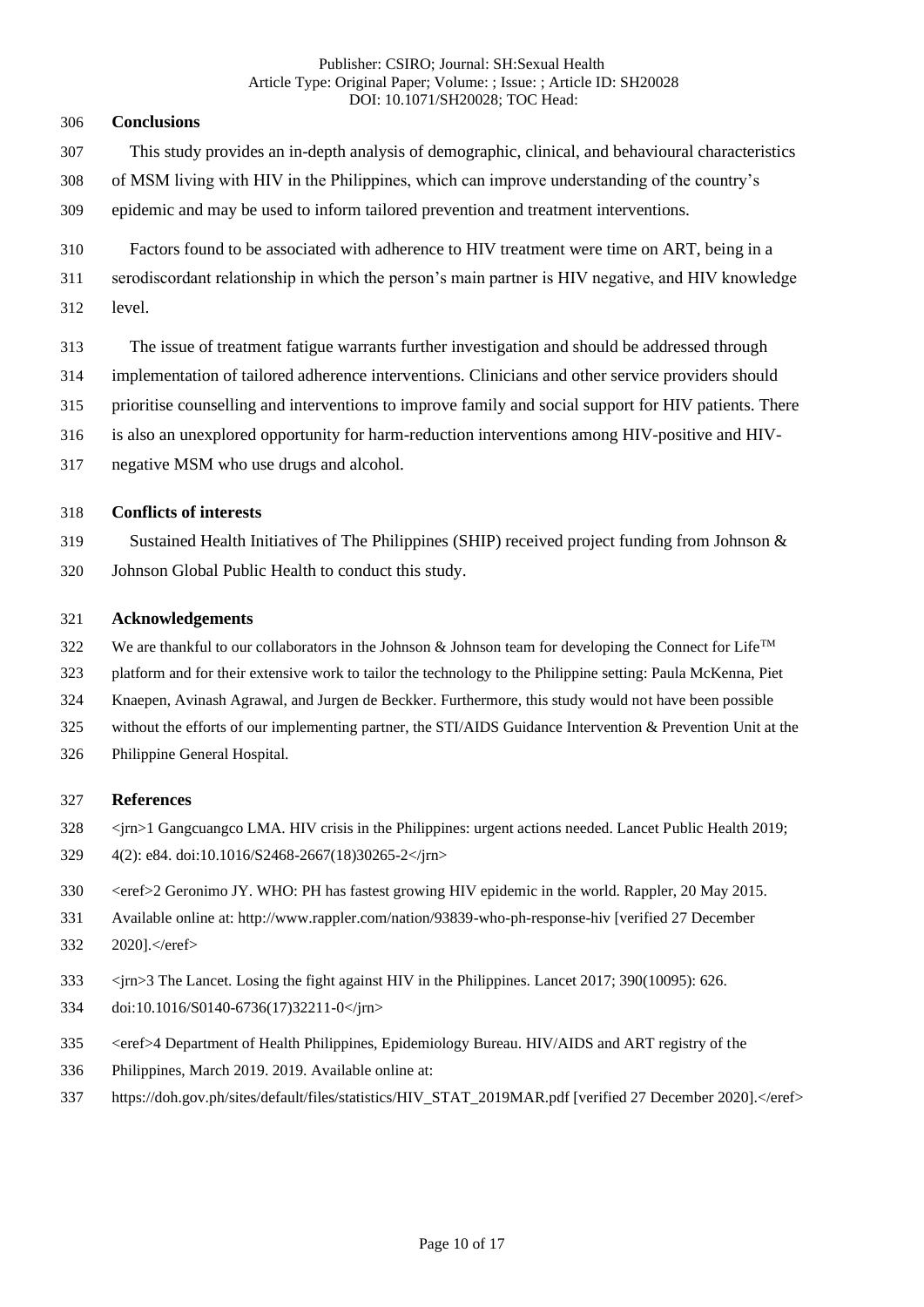- 338 <eref>5 Joint United Nations Programme on HIV/AIDS (UNAIDS). UNAIDS data 2017. 2017. Available
- online at: http://www.unaids.org/sites/default/files/media\_asset/20170720\_Data\_book\_2017\_en.pdf pdf
- 340 [verified 27 December 2020].</eref>
- 341 <eref>6 Joint United Nations Programme on HIV/AIDS (UNAIDS). 2014 global AIDS response progress
- reporting country progress report: Philippines. 2014. Available online at:
- 343 https://www.unaids.org/sites/default/files/country/documents/PHL\_narrative\_report\_2014.pdf [verified 27
- December 2020].</eref>
- 345 <eref>7 Department of Health Philippines, Epidemiology Bureau. 2015 integrated HIV behavioral and serologic
- survey (IHBSS) fact sheets. 2016. Available online at:
- https://doh.gov.ph/sites/default/files/publications/Philippines\_2015\_IHBSS\_Fact\_Sheets\_Nov2017\_22JUN2016
- 348 .pdf [verified 27 December 2020].</eref>
- 349 <eref>8 National Epidemiology Center, Department of Health Philippines. 2013 integrated behavioral and
- serologic surveillance (IHBSS) report. 2014. Available online at:
- https://doh.gov.ph/sites/default/files/publications/2013IHBSSFinalReport%28XII.2014%29.pdf [verified 27
- 352 December 2020].</eref>
- <jrn>9 de Lind van Wijngaarden JW, Ching AD, Settle E, van Griensven F, Cruz RC, Newman PA. 'I am not
- promiscuous enough!': exploring the low uptake of HIV testing by gay men and other men who have sex with men in Metro Manila, Philippines. PLoS One 2018 13(7): e0200256.</jrn>
- 356 <eref>10 Leyritana K, Alejandria M, Tenorio A, Salvaña EMT. 1489. The evolving epidemiology of people
- living with HIV in a developing country in the midst of an epidemic: a descriptive cohort. [Poster Abstract
- Session] 2013. Available online at: https://idsa.confex.com/idsa/2013/webprogram/Paper40015.html [verified
- 27 December 2020].</eref>
- <jrn>11 Jiamsakul A, Kumarasamy N, Ditangco R, Li PCK, Phanuphak P, Sirisanthana T, et al. Factors
- associated with suboptimal adherence to antiretroviral therapy in Asia. J Int AIDS Soc 2014; 17: 18911.
- doi:10.7448/IAS.17.1.18911</jrn>
- 363 <eref>12 World Health Organization. External review of the national health sector response to HIV and
- sexually transmitted infections 2013: Republic of the Philippines. 2015. Available online at:
- http://iris.wpro.who.int/bitstream/handle/10665.1/11217/9789290617068\_eng.pdf [verified 27 December
- 2020].</eref>
- <jrn>13 Restar A, Nguyen M, Nguyen K, Adia AC, Nazareno J, Yoshioka E, et al. Trends and emerging
- directions in HIV risk and prevention research in the Philippines: a systematic review of the literature. PLoS
- One 2018; 13(12): e0207663. doi:10.1371/journal.pone.0207663</jrn>
- <jrn>14 Bangsberg DR, Hecht FM, Charlebois ED, Zolopa AR, Holodniy M, Sheiner L, et al. Adherence to
- protease inhibitors, HIV-1 viral load, and development of drug resistance in an indigent population. AIDS 2000;
- 14(4): 357–66. doi:10.1097/00002030-200003100-00008</jrn>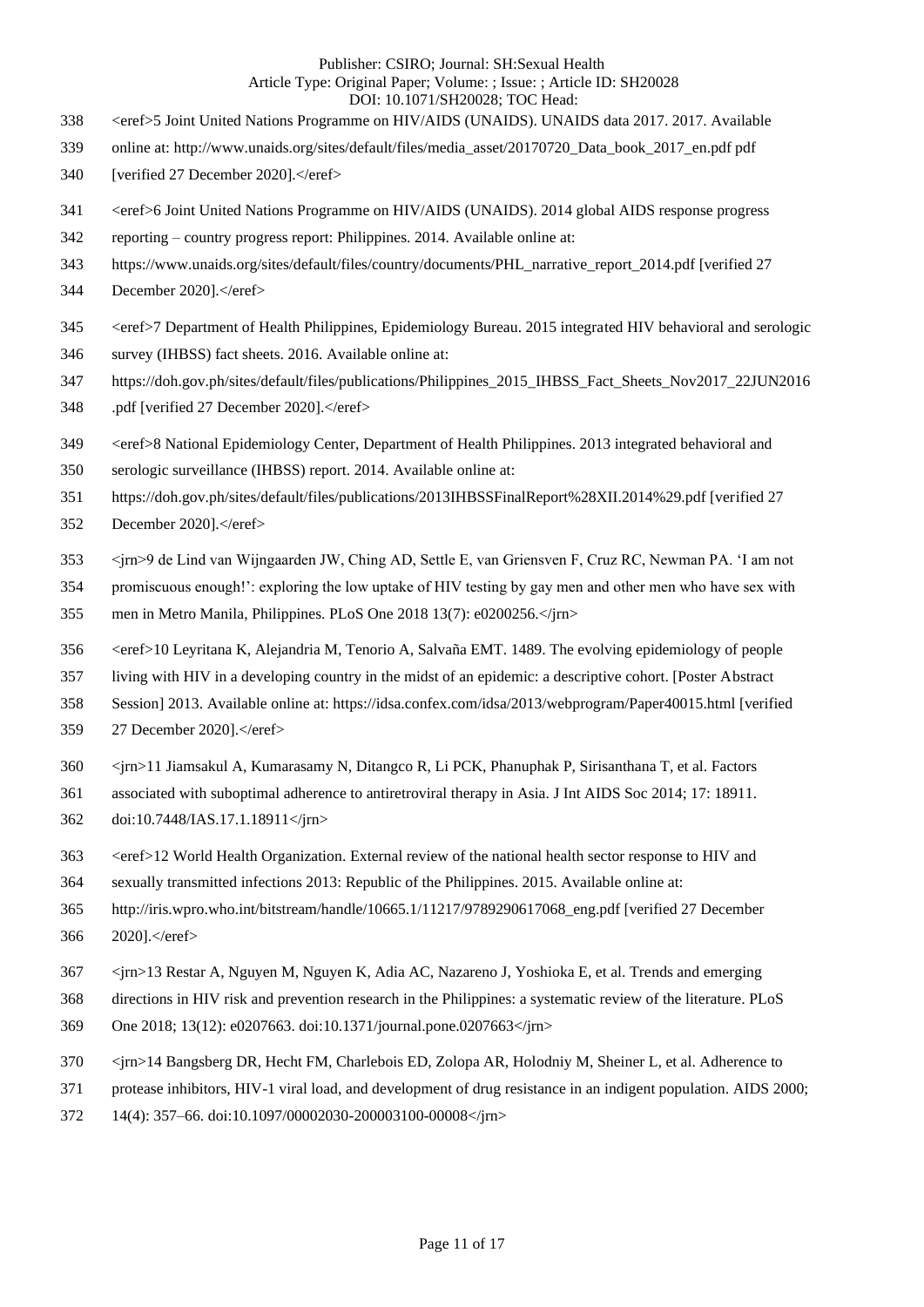- <jrn>15 Paterson DL, Swindells S, Mohr J, Brester M, Vergis EN, Squier C, et al. Adherence to protease
- inhibitor therapy and outcomes in patients with HIV infection. Ann Intern Med 2000; 133(1): 21–30.
- doi:10.7326/0003-4819-133-1-200007040-00004</jrn>
- <jrn>16 Ammassari A, Trotta MP, Shalev N, Marconi P, Antinori A. Beyond virological suppression: the role
- 377 of adherence in the late HAART era. Antivir Ther 2012; 17(5): 785–92. doi:10.3851/IMP2084</jrn>
- <jrn>17 Bezabhe WM, Chalmers L, Bereznicki LR, Peterson GM. Adherence to antiretroviral therapy and
- virologic failure: a meta-analysis. Medicine (Baltimore) 2016; 95(15): e3361.
- doi:10.1097/MD.0000000000003361</jrn>
- <jrn>18 Bangsberg DR. Less than 95% adherence to nonnucleoside reverse-transcriptase inhibitor therapy can
- lead to viral suppression. Clin Infect Dis 2006; 43(7): 939–41. doi:10.1086/507526</jrn>
- 383 <eref>19 Hepatitis Society of the PHilippines. Patient resources. 2020. Available online at:
- 384 https://hsp.org.ph/patientresources.php [verified dd mm yyyy].</eref>
- <jrn>20 Abdelghaffar Hibah N, Hasan H-E. Prevalence of latent tuberculosis infection among multinational
- healthcare workers in Muhayil Saudi Arabia. Egypt J Bronchol 2015; 9(2): 183–7. doi:10.4103/1687-
- 8426.158078</jrn>
- 388 <eref>21 National Institute on Alcohol Abuse and Alcoholism. Drinking levels defined. 2011. Available online
- at: https://www.niaaa.nih.gov/alcohol-health/overview-alcohol-consumption/moderate-binge-drinking [verified
- 27 December 2020].</eref>
- <jrn>22 Carliner H, Mauro PM, Brown QL, Shmulewitz D, Rahim-Juwel R, Sarvet al, et al. Key substance use
- and mental health indicators in the United States. Drug Alcohol Depend 2017; 170: 51–8.
- doi:10.1016/j.drugalcdep.2016.10.042</jrn>
- <eref>23 World Health Organization (WHO). WHOQOL-HIV instrument user's manual: scoring and coding
- for the WHOQOL-HIV instruments. 2002. Available online at:
- https://apps.who.int/iris/bitstream/handle/10665/77776/WHO\_MSD\_MER\_Rev.2012.03\_eng.pdf?sequence=1&
- 397 isAllowed=y [verified 27 December 2020].</eref>
- <jrn>24 Ortego C, Huedo-Medina TB, Llorca J, Sevilla L, Santos P, Rodríguez E, et al. Adherence to highly
- active antiretroviral therapy (HAART): a meta-analysis. AIDS Behav 2011; 15(7): 1381–96.
- doi:10.1007/s10461-011-9942-x</jrn>
- <jrn>25 Gangcuangco LMA, Tan ML, Berba RP. Prevalence and risk factors for HIV infection among men
- having sex with men in Metro Manila, Philippines. Southeast Asian J Trop Med Public Health 2013; 44(5):
- 810–7.</jrn>
- <eref>26 World Health Organization (WHO). WHO global alcohol report: Philippines. 2014. Available online
- at: http://www.who.int/substance\_abuse/publications/global\_alcohol\_report/profiles/phl.pdf [verified 27
- 406 December 2020].</eref>
- <eref>27 United Nations Office of Drugs and Crime. Prevalence of drug use in the general population: national
- data. 2016. Available online at: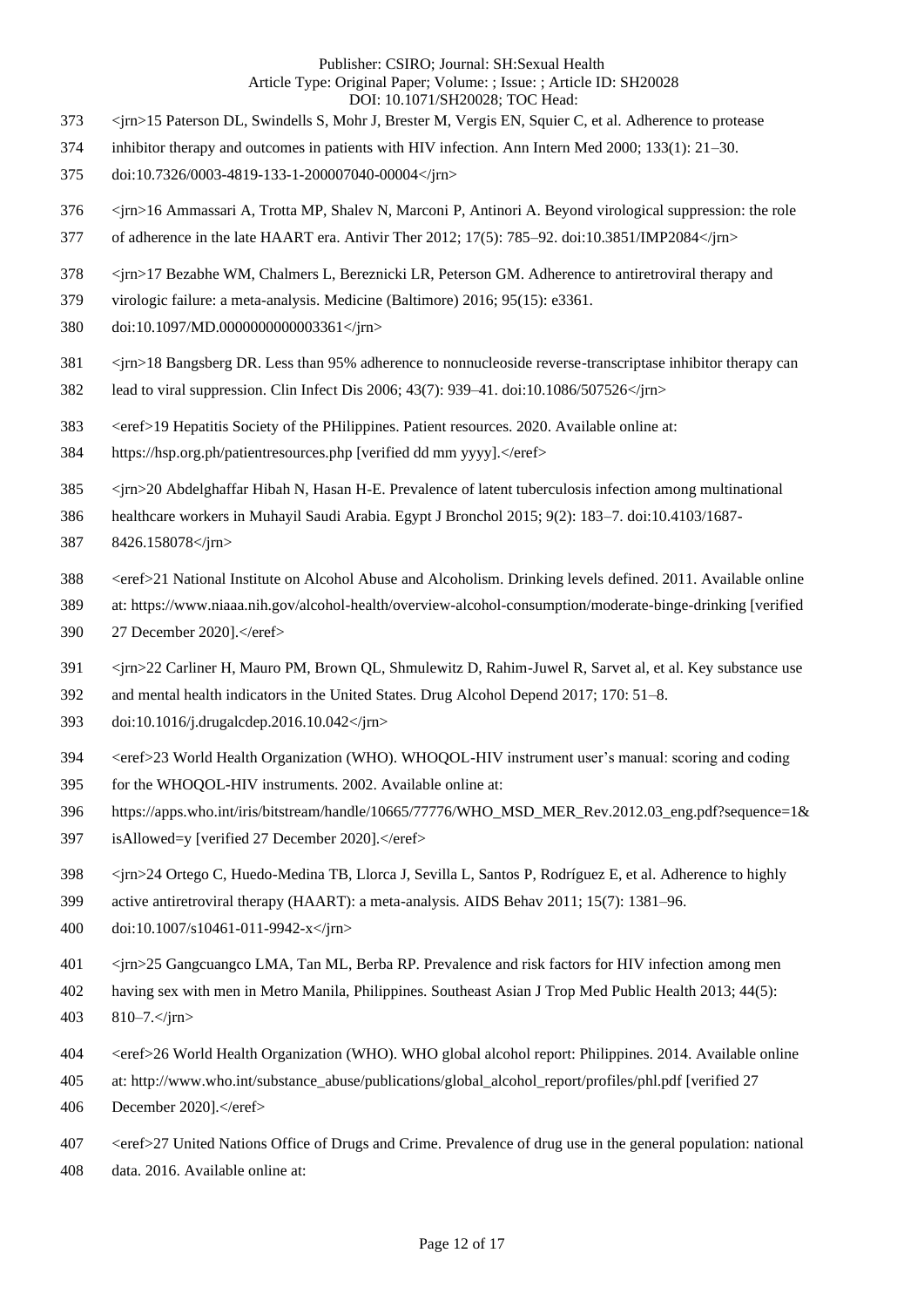- https://www.unodc.org/wdr2018/prelaunch/1.2\_Prevalence\_of\_drug\_use\_in\_the\_general\_population\_-
- 410 \_\_ national\_data.xls [verified 27 December 2020].</eref>
- <jrn>28 Hoenigl M, Chaillon A, Moore DJ, Morris SR, Smith DM, Little SJ. Clear links between starting
- methamphetamine and increasing sexual risk behavior: a cohort study among men who have sex with men. J
- Acquir Immune Defic Syndr 2016; 71(5): 551–7. doi:10.1097/QAI.0000000000000888</jrn>
- <eref>29 Human Rights Watch. Fueling the Philippines' HIV epidemic: government barriers to condom use by
- men who have sex with men. 2016. Available online at:
- https://www.hrw.org/sites/default/files/report\_pdf/philippines1216\_web.pdf [verified 27 December
- 2020].</eref>
- <jrn>30 Dombrowski JC, Dorabjee J, Strathdee SA, Diego S. Atrocity in the Philippines: how Rodrigo
- Duterte's war on drug users may exacerbate the burgeoning HIV epidemic. J Acquir Immune Defic Syndr 2017;
- 76(1): 23–5. doi:10.1097/QAI.0000000000001464</jrn>
- <eref>31 Samonte GMJ, Belimac JGB, Feliciano JS. Philippine estimates of the most at-risk population and
- people living with HIV. 2011. Available online at:
- https://doh.gov.ph/sites/default/files/publications/2011PLHIVandMARPEstimates.pdf [verified 27 December
- 2020].</eref>
- **Fig. 1.** Reasons for missing medication (*n* = 228).



Patient characteristics Total Adherent ≥95% Non-adherent <95%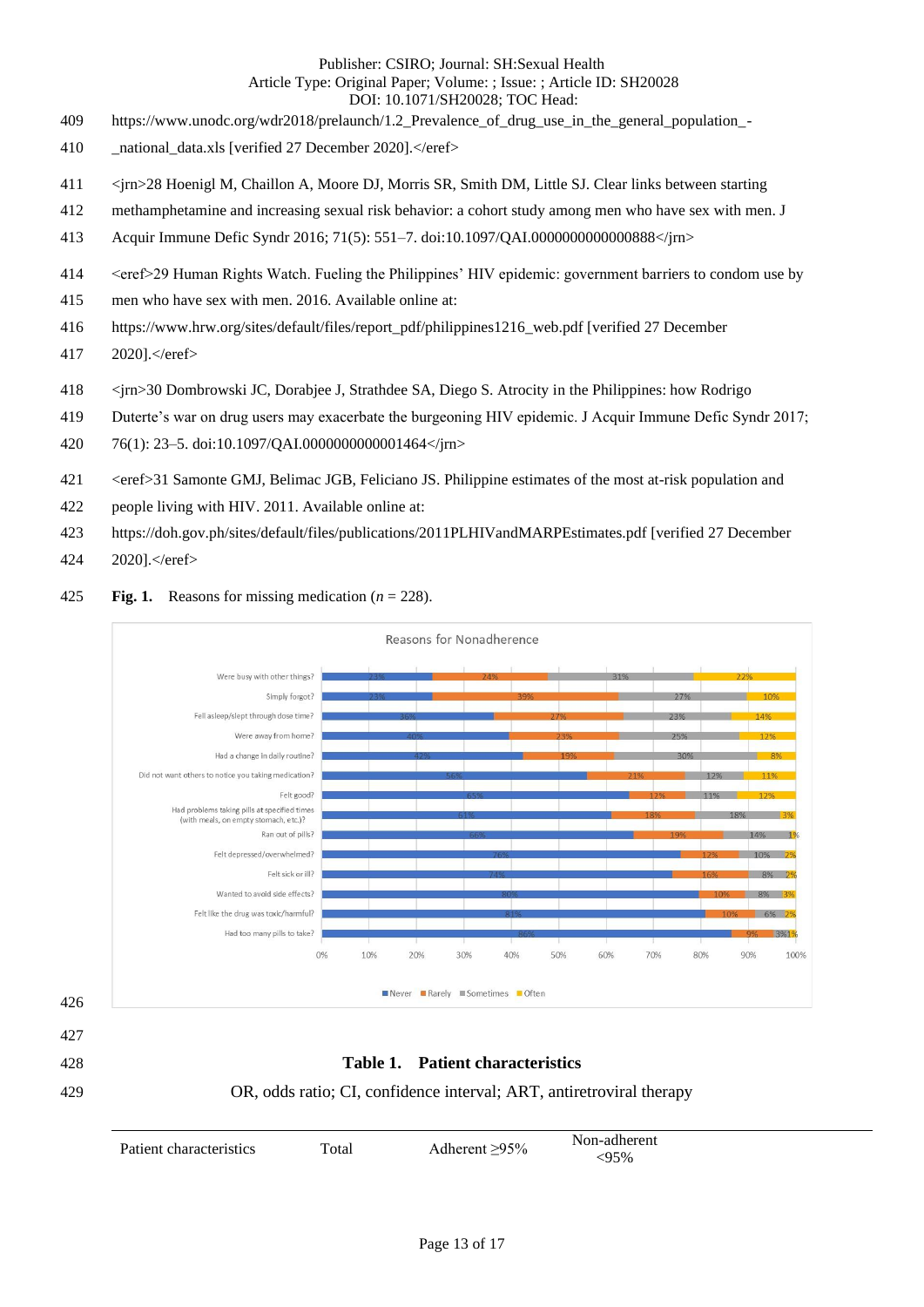|                           | $(n =$<br>426)   |       | $(n=$<br>335)    |        | $(n=$<br>91)     |       | Crude OR (95%<br>CI   | $P-$<br>value   |
|---------------------------|------------------|-------|------------------|--------|------------------|-------|-----------------------|-----------------|
|                           | $\boldsymbol{n}$ | (%)   | $\boldsymbol{n}$ | (%)    | $\boldsymbol{n}$ | (%)   |                       |                 |
| Gender                    |                  |       |                  |        |                  |       |                       |                 |
| Male                      | 425              | 99.77 | 334              | 78.59  | 91               | 21.41 |                       |                 |
| Female                    | 1                | 0.23  | $\mathbf{1}$     | 100.00 | $\boldsymbol{0}$ | 0.00  |                       |                 |
|                           |                  |       |                  |        |                  |       |                       |                 |
| Age (years)               |                  |       |                  |        |                  |       |                       |                 |
| $18 - 24$                 | 19               | 4.46  | 17               | 89.47  | 2                | 10.53 | 1.00                  |                 |
| $25 - 29$                 | 119              | 27.93 | 95               | 79.83  | 24               | 20.17 | $0.47(0.10-2.16)$     |                 |
| $30 - 39$                 | 245              | 57.51 | 188              | 76.73  | 57               | 23.27 | $0.39(0.09-1.73)$     | 0.498           |
| $\geq 40$                 | 43               | 10.09 | 35               | 81.40  | $\,8\,$          | 18.60 | $0.51(0.10-2.69)$     |                 |
|                           |                  |       |                  |        |                  |       |                       |                 |
| Education                 |                  |       |                  |        |                  |       |                       |                 |
| Elementary or less        | 10               | 2.35  | $\overline{4}$   | 40.00  | 6                | 60.00 | $0.20(0.05-0.72)$ *   |                 |
| High                      |                  |       |                  |        |                  |       |                       |                 |
| School/Vocational         | 19               | 4.46  | 15               | 78.95  | 4                | 21.05 | $1.11(0.36-3.44)$     |                 |
| College/University        | 316              | 74.18 | 244              | 77.22  | 72               | 22.78 | 1.00                  | 0.010<br>$\ast$ |
| Post-Graduate             | 49               | 11.50 | 44               | 89.80  | 5                | 10.20 | $2.60(0.99 - 6.79)$   |                 |
| Unknown/Did not           |                  |       |                  |        |                  |       |                       |                 |
|                           | 32               | 7.51  | 28               | 87.50  | 4                | 12.50 | $2.07(0.70 - 6.08)$   |                 |
| report                    |                  |       |                  |        |                  |       |                       |                 |
| Employment                |                  |       |                  |        |                  |       |                       |                 |
| <b>Business Process</b>   |                  |       |                  |        |                  |       |                       |                 |
| Outsourcing (BPO)         | 88               | 20.66 | 66               | 75.00  | 22               | 25.00 | 1.00                  |                 |
| Self-                     |                  |       |                  |        |                  |       |                       |                 |
| Employed/Other            | 38               | 8.92  | 34               | 89.47  | 4                | 10.53 | $2.83(0.90 - 8.89)$   |                 |
| Health Worker             | 16               | 3.76  | 15               | 93.75  | 1                | 6.25  | $5.00(0.62 - 40.06)$  | 0.406           |
| Professional <sup>A</sup> | 234              | 54.93 | 182              | 77.78  | 52               | 22.22 |                       |                 |
|                           |                  |       |                  |        |                  |       | $1.17(0.66 - 2.07)$   |                 |
| Student                   | 13               | 3.05  | 10               | 76.92  | 3                | 23.08 | $1.11(0.28 - 4.41)$   |                 |
| Unemployed                | 37               | 8.69  | 28               | 75.68  | 9                | 24.32 | $1.04(0.42 - 2.53)$   |                 |
| Sexual orientation        |                  |       |                  |        |                  |       |                       |                 |
|                           |                  |       |                  |        |                  |       |                       |                 |
| Bisexual                  | 128              | 30.05 | 96               | 75.00  | 32               | 25.00 | 1.00                  |                 |
| Heterosexual              | $\tau$           | 1.64  | $\boldsymbol{6}$ | 85.71  | 1                | 14.29 | $2.00(0.23 - 17.25)$  | 0.467           |
| Homosexual                | 290              | 68.08 | 232              | 80.00  | 58               | 20.00 | $1.33(0.81 - 2.18)$   |                 |
| Pansexual                 | $\mathbf{1}$     | 0.23  | $\mathbf{1}$     | 100.00 | $\boldsymbol{0}$ | 0.00  |                       |                 |
|                           |                  |       |                  |        |                  |       |                       |                 |
| Civil status              |                  |       |                  |        |                  |       |                       |                 |
| Married/Common-           | 21               | 4.93  | 19               | 90.48  | 2                | 9.52  | 1.00                  |                 |
| law partner               |                  |       |                  |        |                  |       |                       |                 |
| Single                    | 404              | 94.84 | 315              | 77.97  | 89               | 22.03 | $0.47(0.11 - 2.10)$   | 0.282           |
| Unknown/Did not           | $\mathbf{1}$     | 0.23  | $\mathbf{1}$     | 100.00 | $\boldsymbol{0}$ | 0.00  |                       |                 |
| report                    |                  |       |                  |        |                  |       |                       |                 |
| Serodiscordant            |                  |       |                  |        |                  |       |                       |                 |
| Not in a                  |                  |       |                  |        |                  |       |                       |                 |
| relationship              | 262              | 61.50 | 199              | 75.95  | 63               | 24.05 | 1.00                  |                 |
|                           |                  |       |                  |        |                  |       |                       |                 |
| Seroconcordant            |                  |       |                  |        |                  |       |                       |                 |
| relationship (both        | 48               | 11.27 | 41               | 85.42  | $\tau$           | 14.58 | $1.85(0.79-4.34)$     |                 |
| $HIV+$                    |                  |       |                  |        |                  |       |                       | 0.030           |
| Serodiscordant            |                  |       |                  |        |                  |       |                       | $\ast$          |
| relationship (partner     | 71               | 16.67 | 63               | 88.73  | $8\,$            | 11.27 | $2.49(1.13 - 5.48)^*$ |                 |
| is $HIV-$ )               |                  |       |                  |        |                  |       |                       |                 |
| Unknown/Did not           |                  |       |                  |        |                  |       |                       |                 |
| report                    | 45               | 10.56 | 32               | 71.11  | 13               | 28.89 | $0.78(0.39-1.58)$     |                 |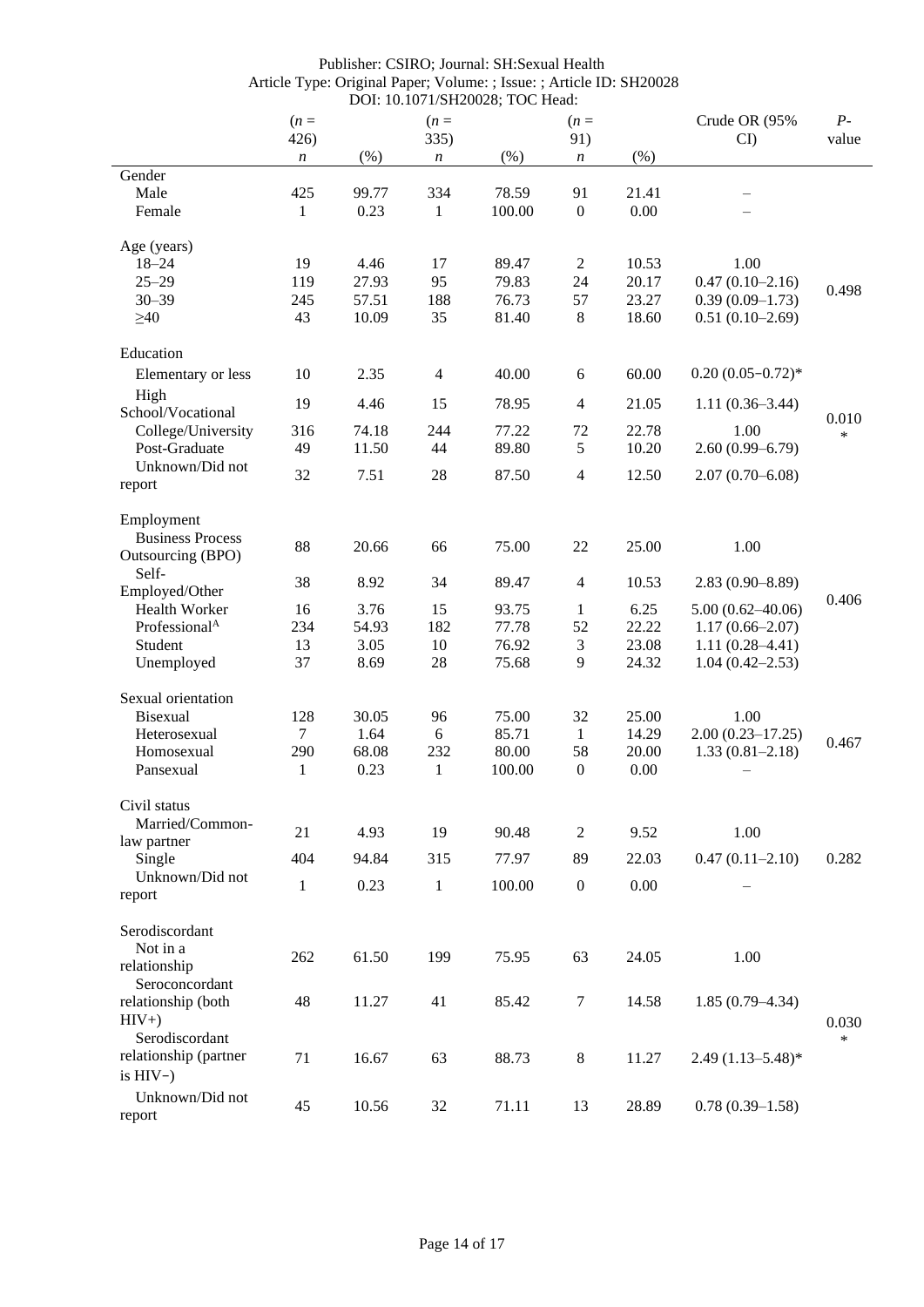| Disclosure of HIV<br>status to family/friend |     |                                     |     |                   |                |                   |                      |       |
|----------------------------------------------|-----|-------------------------------------|-----|-------------------|----------------|-------------------|----------------------|-------|
| Disclosed                                    | 137 | 32.16                               | 113 | 82.48             | 24             | 17.52             | 1.00                 |       |
| Not disclosed                                | 207 | 48.59                               | 155 | 74.88             | 52             | 25.12             | $0.63(0.37-1.09)$    | 0.181 |
| Unknown/Did not<br>report                    | 82  | 19.25                               | 67  | 81.71             | 15             | 18.29             | $0.95(0.47-1.93)$    |       |
| Time on ART, years<br>(mean)                 |     | 2.77 years (95%)<br>$CI$ 2.58–2.96) |     | $2.61(2.40-2.82)$ |                | $3.35(2.90-3.79)$ |                      |       |
| $0-6$ months                                 | 46  | 10.80                               | 42  | 91.30             | $\overline{4}$ | 8.70              | 1.00                 |       |
| $6$ months $-1$ year                         | 38  | 8.92                                | 30  | 78.95             | 8              | 21.95             | $0.36(0.10-1.3)$     |       |
| $1-2$ years                                  | 83  | 19.48                               | 68  | 81.93             | 15             | 18.07             | $0.43(0.13-1.39)$ *  | 0.078 |
| $2-4$ years                                  | 162 | 38.03                               | 125 | 77.16             | 37             | 22.84             | $0.32(0.11-0.96)$ *  |       |
| >4 years                                     | 97  | 22.77                               | 70  | 72.16             | 27             | 27.84             | $0.25(0.08-0.75)$ *  |       |
| Nadir CD4<br>(cells/mm <sup>3</sup> ) (Mean) |     | 245 (95% CI 229-<br>260)            |     | 246 (227-263)     |                | 244 (212–275)     |                      |       |
| $0 - 200$                                    | 163 | 38.26                               | 132 | 80.98             | 31             | 19.02             | 1.00                 |       |
| 200-499                                      | 237 | 54.76                               | 179 | 75.53             | 58             | 24.47             | $0.72(0.44 - 1.18)$  | 0.065 |
| $500+$                                       | 26  | 6.93                                | 24  | 92.31             | 2              | 7.69              | $2.82(0.63 - 12.56)$ |       |
| Viral Suppression                            |     |                                     |     |                   |                |                   |                      |       |
| Undetectable                                 | 257 | 92.45                               | 207 | 80.54             | 50             | 19.46             | $3.11(1.24 - 7.77)$  | 0.020 |
| Detectable $(>500$<br>copies)                | 21  | 7.55                                | 12  | 57.14             | 9              | 42.86             | 1.00                 | *     |

430 \*Adherence is self-reported over the last 30 days.

A<sup>4</sup>Professional' is a broad category that includes patients who work as corporate or government employees, and

432 workers in the education, IT, science, engineering, media, and sales and marketing sectors.

# 433 **Table 2. Association between risk behaviours and antiretroviral therapy adherence**

# 434 OR, odds ratio; CI, confidence interval; N/A, not applicable

|                                                                                      | Total                             |                        | Adherent $\geq 95\%$              |                         | Non-adherent<br>$< 95\%$     |                         |                                                                                 |               |
|--------------------------------------------------------------------------------------|-----------------------------------|------------------------|-----------------------------------|-------------------------|------------------------------|-------------------------|---------------------------------------------------------------------------------|---------------|
|                                                                                      | $(n=$<br>426)<br>$\boldsymbol{n}$ | $(\%)$                 | $(n=$<br>335)<br>$\boldsymbol{n}$ | $(\% )$                 | $(n=91)$<br>$\boldsymbol{n}$ | (% )                    | Crude OR<br>(95% CI)                                                            | $P-$<br>value |
| Condom usage in<br>last 6 months<br>Always                                           | 176                               | 41.31                  | 146                               | 82.95                   | 30                           | 17.05                   | 1.00                                                                            |               |
| Sometimes/Most<br>of the time<br>Never<br>$N/A$ (not<br>sexually active)             | 151<br>78<br>21                   | 35.45<br>18.31<br>4.93 | 106<br>66<br>17                   | 70.20<br>84.62<br>80.95 | 45<br>12<br>$\overline{4}$   | 29.80<br>15.38<br>19.05 | $0.48(0.29 -$<br>$(0.82)$ *<br>$1.13(0.54 -$<br>2.35)<br>$0.87(0.27 -$<br>2.78) | $0.043*$      |
| Transactional sex<br>Never had<br>transactional sex<br>Ever had<br>transactional sex | 399<br>25                         | 93.66<br>5.87          | 314<br>20                         | 78.70<br>80.00          | 85<br>5                      | 21.30<br>20.00          | 1.00<br>$1.08(0.39-$<br>2.97)                                                   | 0.662         |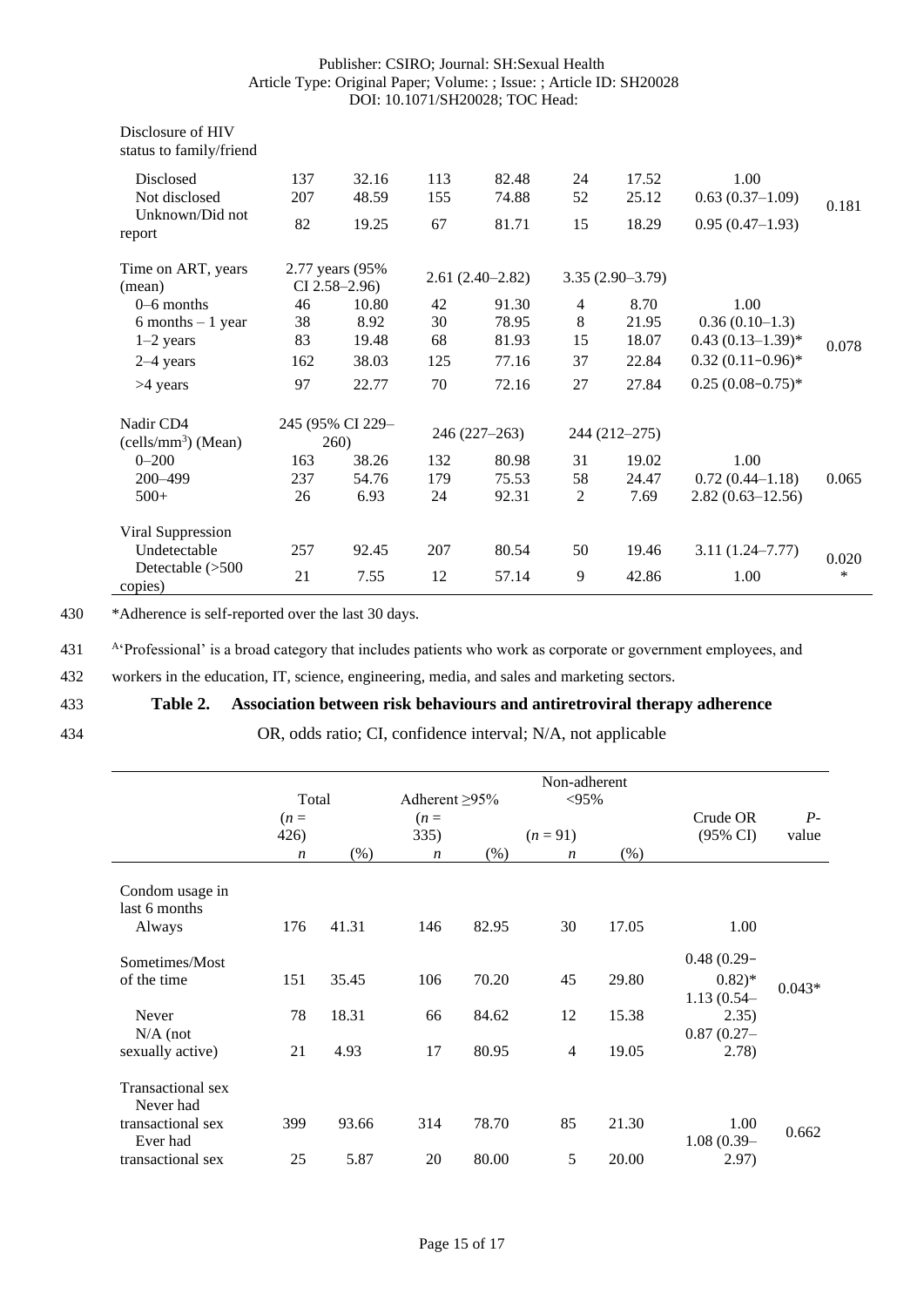| Unknown/Refused              | $\overline{2}$ | 0.47           | $\mathbf{1}$ | 50.00          | $\mathbf{1}$   | 50.00          | $0.27(0.02 -$<br>4.37)    |          |
|------------------------------|----------------|----------------|--------------|----------------|----------------|----------------|---------------------------|----------|
|                              |                |                |              |                |                |                |                           |          |
| Drug use in last 3<br>months |                |                |              |                |                |                |                           |          |
| N <sub>o</sub>               | 356            | 83.57          | 282          | 79.21          | 74             | 20.79          | 1.00<br>$0.82(0.45 -$     | 0.519    |
| Yes                          | 70             | 16.43          | 53           | 75.71          | 17             | 24.29          | 1.50)                     |          |
| Injection drug use<br>ever   |                |                |              |                |                |                |                           |          |
| N <sub>o</sub>               | 374            | 87.79          | 301          | 80.48          | 73             | 19.52          | 1.00<br>$0.46(0.25 -$     | $0.018*$ |
| Yes                          | 52             | 12.21          | 34           | 65.38          | 18             | 34.62          | $0.86*$                   |          |
| Heavy alcohol use            |                |                |              |                |                |                |                           |          |
| N <sub>o</sub>               | 363            | 86.43          | 289          | 79.61          | 74             | 20.39          | 1.00                      | 0.201    |
| Yes                          | 57             | 13.57          | 41           | 71.93          | 16             | 28.07          | $0.66(0.35 -$<br>1.23)    |          |
| Quality of life              |                | 88.68 (95% CI  |              | 89.45 (88.13-  |                | 85.85 (82.97-  |                           |          |
| (QOL)                        |                | 87.46-89.89)   |              | 90.76)         |                | 88.73)         |                           |          |
| High (90-120)                | 183            | 46.45          | 148          | 80.87          | 35             | 19.13          | 1.00                      |          |
| Medium (60-<br>89)           | 206            | 52.28          | 159          | 77.18          | 47             | 22.82          | $0.80(0.49 -$<br>1.31)    | 0.427    |
| Low $(0-59)$                 | $\sqrt{5}$     | 1.27           | 3            | 60.00          | $\overline{2}$ | 40.00          | $0.35(0.06 -$<br>2.20)    |          |
|                              |                | 85.01% score   |              |                |                |                |                           |          |
| HIV knowledge                |                | (95% CI 83.74- |              | 85.01% (83.53- |                | 85.03% (82.54- |                           |          |
| Score (mean, %)              |                | 86.29)         |              | 86.49)         |                | 87.51)         |                           |          |
| < 80                         | 95             | 22.35          | 80           | 84.21          | 15             | 15.79          | 1.00                      |          |
| $80 - 89$                    | 163            | 38.35          | 118          | 72.39          | 45             | 27.61          | $0.49(0.26 -$<br>$0.94)*$ | $0.044*$ |
|                              |                |                |              |                |                |                | $0.82(0.42 -$             |          |
| $\leq 90$                    | 167            | 39.29          | 136          | 81.44          | 31             | 18.56          | 1.62)                     |          |

# 435 **Table 3. Multivariate logistic regression analysis of factors associated with antiretroviral**  436 **therapy (ART) adherence**

# 437 OR, odds ratio; CI, confidence interval; N/A, not applicable

| Variable                                      | Adjusted OR | 95% CI          | $P$ -value |
|-----------------------------------------------|-------------|-----------------|------------|
| Education                                     |             |                 |            |
| Elementary or less                            | 0.42        | $(0.10 - 1.75)$ |            |
| High School/Vocational                        | 1.16        | $(0.36 - 3.82)$ |            |
| College/University                            | 1.00        |                 | 0.084      |
| Post-Graduate                                 | 2.40        | $(0.87 - 6.63)$ |            |
| Unknown                                       | 2.57        | $(0.81 - 8.16)$ |            |
| Serodiscordant                                |             |                 |            |
| $N/A$ not in a relationship                   | 1.00        |                 |            |
| Seroconcordant relationship (both $HIV+$ )    | 2.37        | $(0.95 - 5.93)$ | $0.006*$   |
| Serodiscordant relationship (partner is HIV-) | 3.19        | $(1.39 - 7.35)$ |            |
| Unknown                                       | 0.81        | $(0.37 - 1.79)$ |            |
| Time on ART, years                            | 0.87        | $(0.77 - 0.98)$ | $0.027*$   |